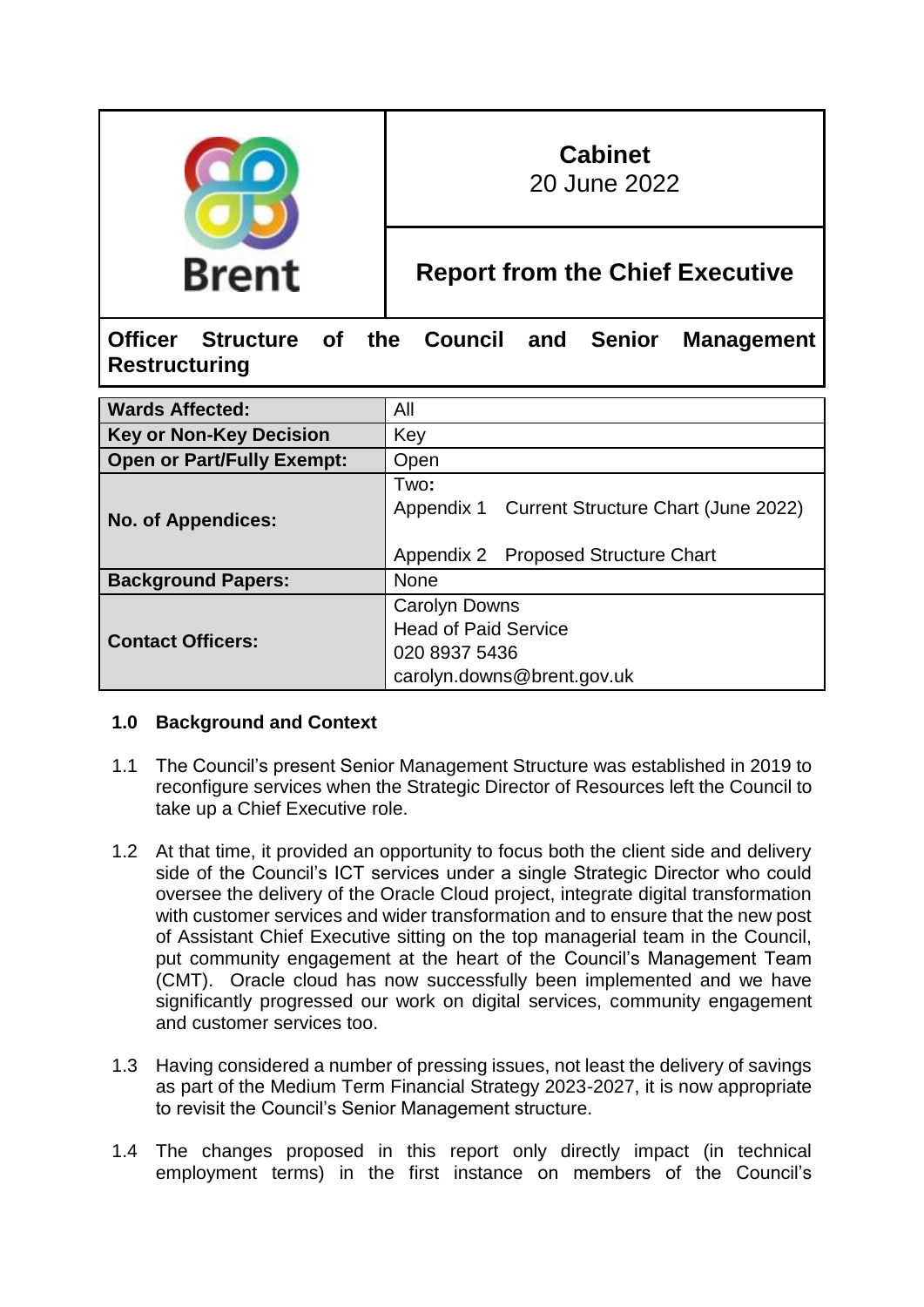Management Team. The proposed changes will delete four Strategic Director posts and the posts of; Assistant Chief Executive, Director of Finance and Director of Legal HR, Audit and Investigations. They will be replaced by six Corporate Director posts who together with the Chief Executive will form the Council's Management Team (CMT). This is a net reduction of 1 CMT post. The revised grading and salary structure for these CMT posts was agreed at General Purposed Committee held on 7 March 2022.

#### **2.0 Recommendations for Cabinet**

- 2.1 For Cabinet to agree the content of the report.
- 2.2 Cabinet to delegate to the Chief Executive, in consultation with the Deputy Leader of the Council, any further changes required within this structure following the assimilation and job interview processes.

#### **3.0 Details of the proposed changes**

- 3.1 The present structure (attached at Appendix 1 to this report) has served the Council well especially through the Covid Pandemic. The proposed structure is attached at Appendix 2.
- 3.2 The proposal deletes one post of Strategic Director and effectively lifts and shifts service areas currently sitting under existing Operational Directors. There are some minor amendments below Corporate Director level particularly in the proposed Communities and Regeneration Directorate. All appointments and any redundancies will be dealt with according to the Council's Managing Change Policy.
- 3.3 **Residential Services -** The structure brings together three of the most universal customer facing services in the Council, these being Customer Services (including revenues and benefits), Housing and Environment Services. These services are very operational and customer focused in their nature and often interact with the same customer base. Housing and Environment Services could benefit from better co-ordination and greater collaboration to ensure that estates have very high standards of public realm amenity space and a coordinated approach to noise nuisance and Anti-Social Behaviour (ASB). Bringing them together with Customer, Digital and Transformation services should enable the appointed Corporate Director - Resident Services to find efficiencies in our interactions with the public and increase digitization. This will create easier access for the public and financial benefits should also arise. Likewise, many tenants of the Council face financial challenges especially with the current cost of living crisis and so bringing together Housing Management and our Revenue and Benefits, Customer and Advice Services should also provide better wrap around services for residents. The Library service works hand in hand with Customer Services and the hubs and it is proposed that this service along with Leisure be transferred to Resident Services.
- 3.4 **Governance** This Directorate will lead Legal, HR and Members and Executive Services including elections. The post holder will be the Council's Monitoring Officer and also the Strategic Information Risk Officer. Audit and Investigations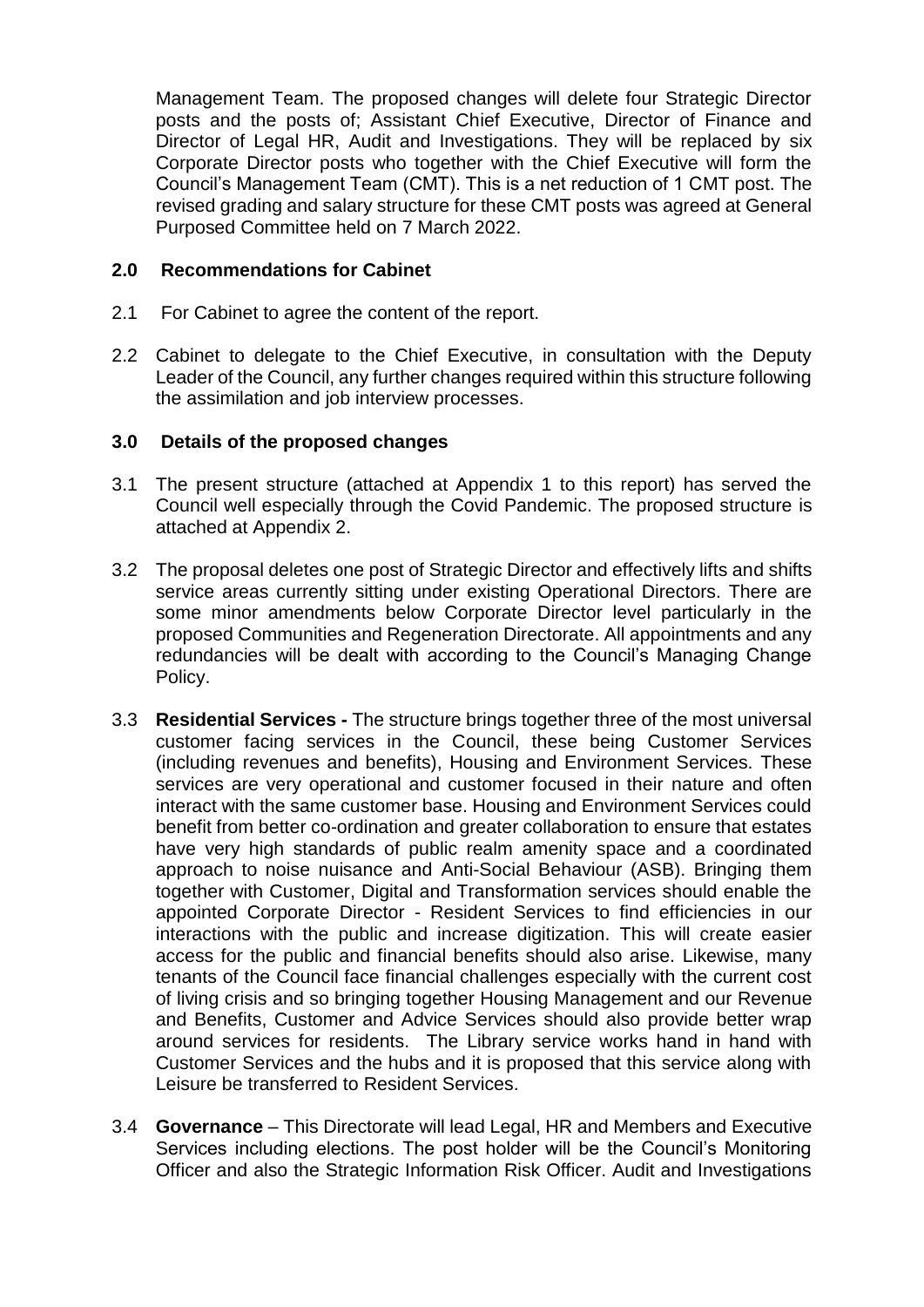will move to the new Finance and Resources Directorate (this was planned to happen anyway in 2022 as it is deemed best practice for its line management to change reasonably regularly).

- 3.5 **Adult Social Care and Health** This Directorate is based on the services that previously reported to the Strategic Director Community Well Being (CWB) with the exception of the Housing service which is mentioned above. The Ditrector Adult Social Services (DASS) will remain at Director level and the Corporate Director will be the Council's main strategic officer lead with the Integrated Care Partnership (ICP) and Health partners. They will work closely with Members and the Chief Executive on health inequalities and the establishment of a highly functional ICP which puts tackling inequalities and place at the heart of all it does. The current CWB Directorate has a Performance Improvement team covering the whole directorate, this will need to be reviewed subsequent to this review.
- 3.6 **Finance and Resources** In addition to the Council's Finance function, the Directorate will also include Property which relocates from Regeneration & Environment (R&E), together with the Shared ICT service and Procurement which transfer from the former Customer and Digital Servicers Directorate. Audit and Investigations will complete this Directorate, though will rotate its line management every two years in line with good practice. The Corporate Director will be the Council's Section 151 officer.
- 3.7 **Corporate Director Children and Young People** There is no change in the structure of this Directorate. Once a new Corporate Director is appointed they may wish to change the structure within Children & Young People (CYP) but this will not impact on any other part of the Council.
- 3.8 **Communities and Regeneration** This is an amalgamation of the services that presently sit with the Assistant Chief Executive (with the exception of Executive and Members Services) plus Regeneration, Growth and Employment, which are presently, part of the Regeneration & Environment Directorate. This new Directorate will be focused on delivering projects related to levelling up, violence and vulnerability, tackling poverty and discrimination and promoting equality. It will also ensure that community engagement forms the bedrock of our regeneration, planning, skills and employment work, all of which contribute to levelling up and promoting equality. The directorate will foster and lead partnerships with the community and faith and voluntary and community sectors and work on violence and vulnerability and Prevent.
- 3.9 In addition to the posts set out above there will be an additional new post of Director of Communications, Strategy and Partnerships. This post will report to the Corporate Director Communities and Regeneration. Its recruitment will be via an internal advert in the first instance and dependent upon the successful candidate there may be a further senior post deleted.

#### **4.0 Financial Implications**

4.1 The deletion of a Strategic Director post will generate savings of c £200,000. This will be reduced to £180,000 by the other minor changes proposed. It is envisaged that additional savings will also be identified by Corporate Directors once in place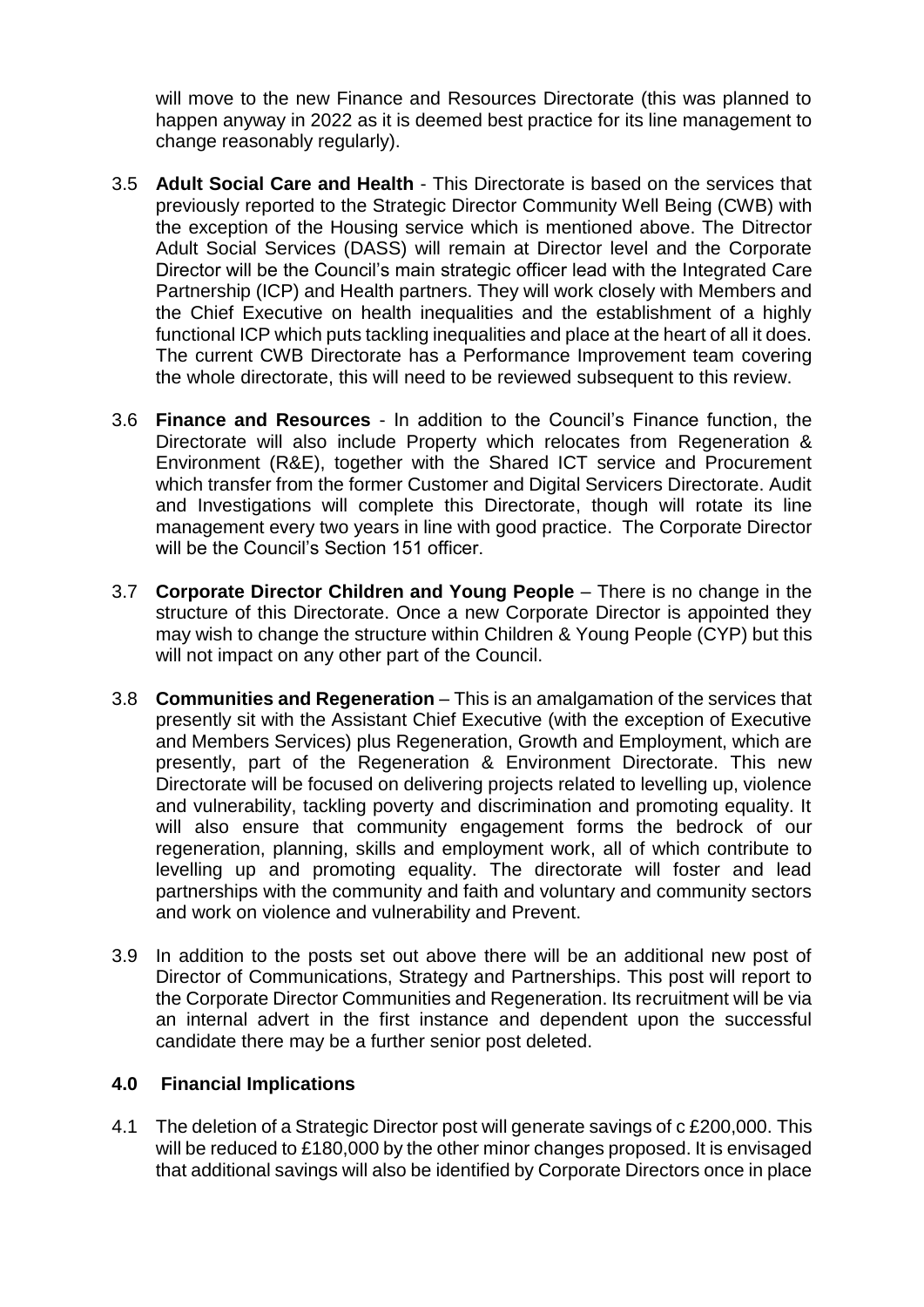amounting across the council to a further £200,000 as a minimum. These savings will contribute to the 2023/24 budget.

## **5.0 Job Descriptions and Person Specifications**

5.1 Job Descriptions and Person Specifications have been drafted and job evaluations completed for the new posts.

#### **6.0 Implementation**

- 6.1 Implementation is in line with the Council's Managing Change Policy & Procedure. This is designed to support a continuous process of strategic and coordinated change, which enables the council to adapt its organisation structure, and to best meet its objectives and to deliver excellent services to the people of Brent. Critically, it also enables the Council to avoid unnecessary redundancies and to retain and develop its most talented staff. Please click on this link to view the Managing Change Policy and Procedure [Managing Change](https://lbdigitalservices.sharepoint.com/sites/intranet/coo/cbs/HR/pp/Pages/Managing%2520Change/Managing-Change.aspx)  [Policy and Procedure \(April 2015\)](https://lbdigitalservices.sharepoint.com/sites/intranet/coo/cbs/HR/pp/Pages/Managing%2520Change/Managing-Change.aspx)
- 6.2 Staff at risk from redundancy may become redeployees immediately following consultation or be offered ring-fenced or competitive assimilation interviews as appropriate.

#### **7.0 Appointment Process**

- 7.1 The appointment process will be in accordance with the Council's Managing Change Policy and Procedure. Best recruitment practice set out in the Recruitment and Selection policy will be followed. Where competitive assimilation or ring-fenced interviews apply, a selection process will take place which will include an interview with councillors and may involve some testing.
- 7.2 In the event that posts remain vacant following the restructure process, then jobs will be advertised through open recruitment to fill any vacancies.

#### **8.0 Voluntary Redundancy**

8.1 In line with the Council's continuous commitment to minimise compulsory redundancies, applications for voluntary redundancy will be considered on a case by case basis.

#### **9.0 Job Matching**

9.1 The job matching has been undertaken in accordance with the Managing Change process.

#### **10.0 Legal Implications**

10.1 The council has a wide discretion to create a senior management structure to reflect the current needs of the organisation, subject to ensuring that statutory responsibilities the council is required to allocate are provided for.